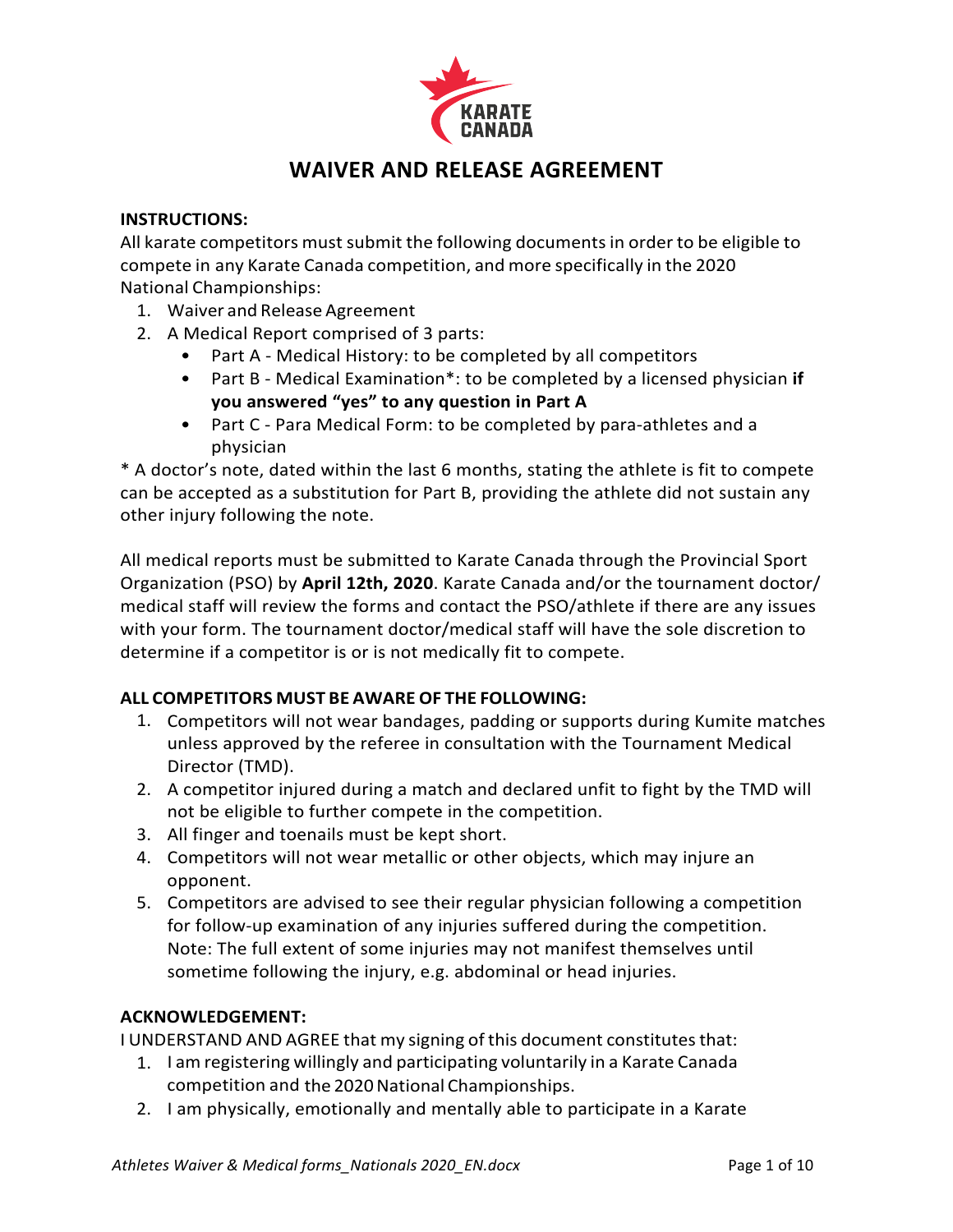

Canada competition and the 2020 National Championships.

- 3. I have expressly disclosed all illnesses, injuries, ailments, symptoms and/or medical conditions of any kinds whatsoever suffered or sustained as requested in the Medical Report.
- 4. I agree to consult my regular doctor should such an examination be requested by the TMD.
- 5. I agree that there are risks as described in the Waiver and Release Agreement and will be exposed to these risks and hazards.
- 6. **I** agree to accept all these risks and hazards and be responsible for any injury or other loss which I might receive while participating in a Karate Canada competition and the 2020 National Championships.
- 7. By participating in Karate Canada's activities, I hereby consent to having any picture or video image taken of me during any activity in any edited material used for Karate Canada's promotional activities, Web site and souvenir videos. I also accept that Karate Canada use any photomontage and videotape in which I appear for television purposes.
- 8. I have read the Waiver and Release Agreement and understand its terms and conditions.

I have read and understood the terms and conditions of this agreement, and by signing it voluntarily, I am agreeing to abide by these terms.

DATED this day of the control of the control of the control of the control of the control of the control of the control of the control of the control of the control of the control of the control of the control of the contr

## **TOURNAMENT COMPETITOR**

Printed Name of Competitor Signature of Competitor

Printed Name Parent/Guardian if under 18 Signature of Parent/Guardian

**BLACK BELT INSTRUCTOR**

Printed Name of Black Belt Instructor Signature of Black Belt Instructor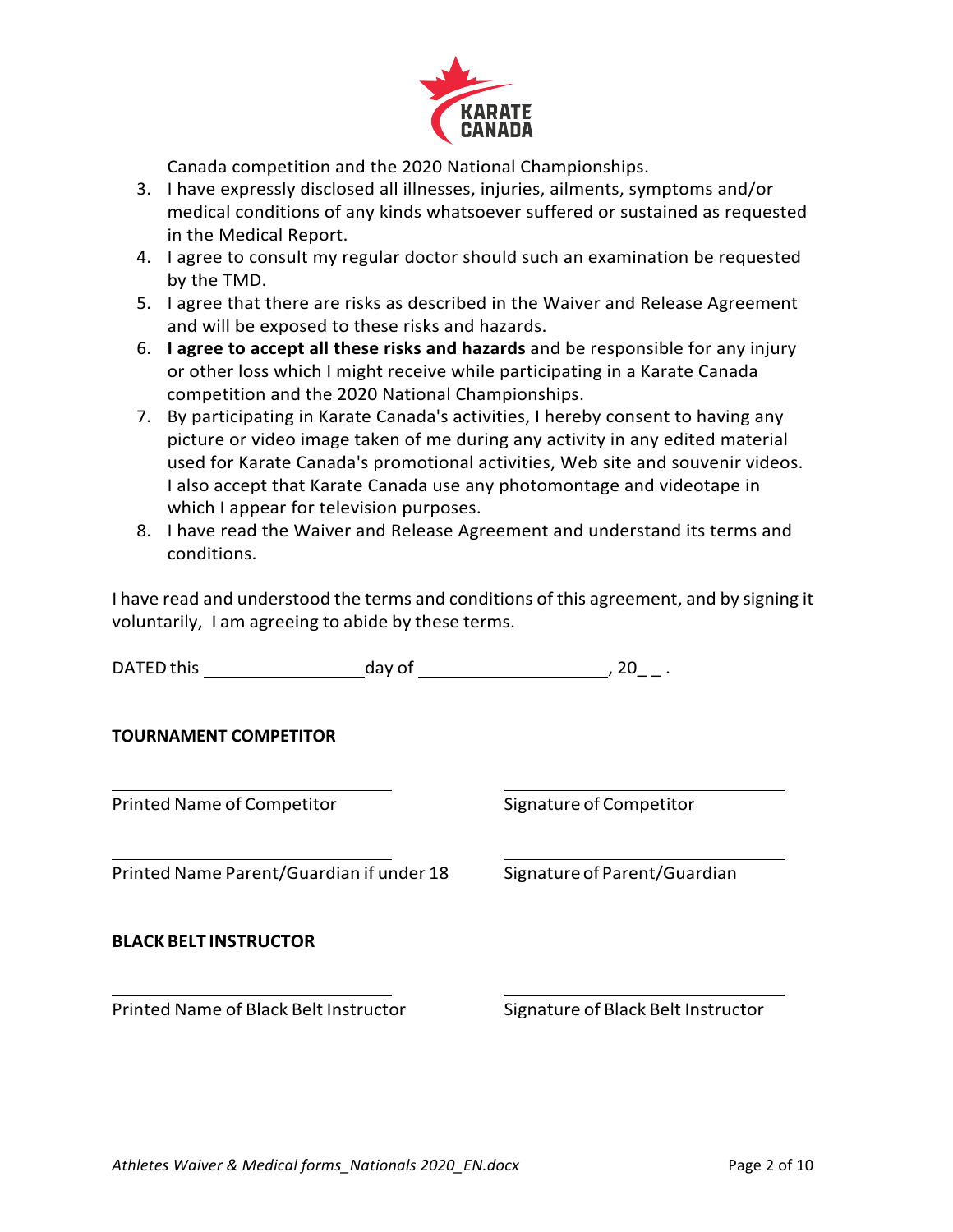

# **WAIVER AND RELEASE AGREEMENT (CONT.)**

## **WARNING**

# By signing this document you will waive certain legal rights, including the right to sue. **Please read carefully.**

This is a binding legal agreement. As a Participant in the programs, activities and events of Karate Canada, the undersigned acknowledges and agreesto the following terms:

## **DISCLAIMER**

Karate Canada, its respective directors, officers, members, employees, coaches, volunteers, officials, participants, agents, owner's/operator's of facilities, and representatives (collectively the "Organization") are not responsible for any injury, damage or loss of any kind suffered by a Participant during the sport of karate, or as a result of, any competition, program, activity or event, caused in any manner whatsoever including, but not limited to, the negligence of the Organization.

#### **DESCRIPTIONOF RISKS**

In consideration of my participation in the programs, activities and events of the Organization, I hereby acknowledge that I am aware of the risks and hazards associated with or related to any such competitions, programs, activities and events. The risks and hazards include, but are not limited to, injuriesfrom:

- a) Physical contact with other participants;
- b) Striking participants and objects with parts of the body;
- c) Contact, colliding or being struck by other participants;
- d) Tumbling falling or being thrown to the floor;
- e) Executing strenuous and demanding physical techniques;
- f) Vigorous physical exertion, strenuous cardiovascular workouts, rapid movements and quick turns and stops;
- g) Exerting and stretching various muscle groups;
- h) Falls due to uneven or irregular surfaces;
- i) Failure to properly use any piece of equipment or from the mechanical failure of any piece of equipment;
- j) Spinal cord injuries which may render me permanently paralyzed;
- k) Travel to and from competitive events and associated non-competitive events, which are an integral part of the Organization's activities.

## **FURTHERMORE, I AM AWARE:**

- a) That injuries sustained can be severe;
- b) That I may experience anxiety while challenging myself during the competitions, activities, events and programs;
- c) That my risk of injury is reduced if I follow all rules established for participation; and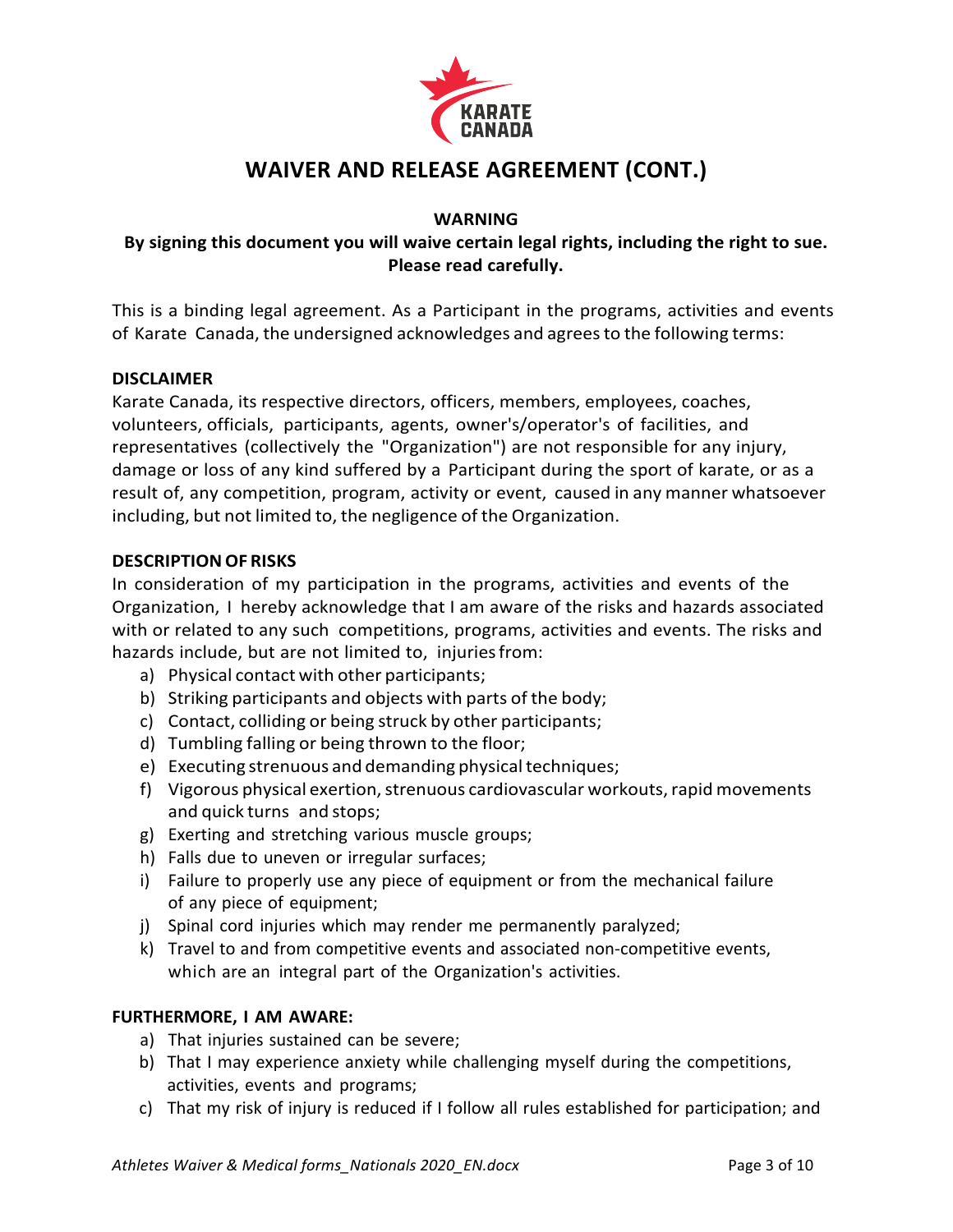

d) That my risk of injury increases as I become fatigued.

### **REMOVAL FROM COMPETITION DUE TO INJURY**

# In order to ensure the health and safety of participant, I agree to be removed from **competition:**

- a) If I sustain direct contact to the head resulting in a loss of consciousness;
- b) If I display signs or symptoms relating to a head injury or concussion after contact to the head, contact to the body causing whiplash or a fall resulting in either whiplash and/or contact to the head;
- c) If I sustain an injury that requires medical imaging or intervention.

## **RELEASE OF LIABILITY**

#### **In consideration of the Organization allowing me to participate, I agree:**

- a) That my physical condition has been verified by a medical doctor;
- b) To assume all risks arising out of, associated with or related to my participation;
- c) To self report any symptoms of a concussion, and commit to being honest during evaluation;
- d) To share any pertinent information regarding previous concussion history to medical staff;
- e) To be solely responsible for any injury, loss or damage that I might sustain while participating; and
- f) To release the Organization from liability for any and all claims, demands, actions and costs that might arise out of my participating, even though such risks, injuries, loss, damage, claims, demands, actions or costs may have been caused by the negligence of the Organization.

#### **ACKNOWLEDGEMENT**

I acknowledge that I have read this agreement, that I have executed this agreement voluntarily, and that this agreement is to be binding upon my heirs, executors, administrators, representatives and myself.

| DATED this                               | day of | -20                          |
|------------------------------------------|--------|------------------------------|
| <b>TOURNAMENT COMPETITOR</b>             |        |                              |
| Printed Name of Competitor               |        | Signature of Competitor      |
| Printed Name Parent/Guardian if under 18 |        | Signature of Parent/Guardian |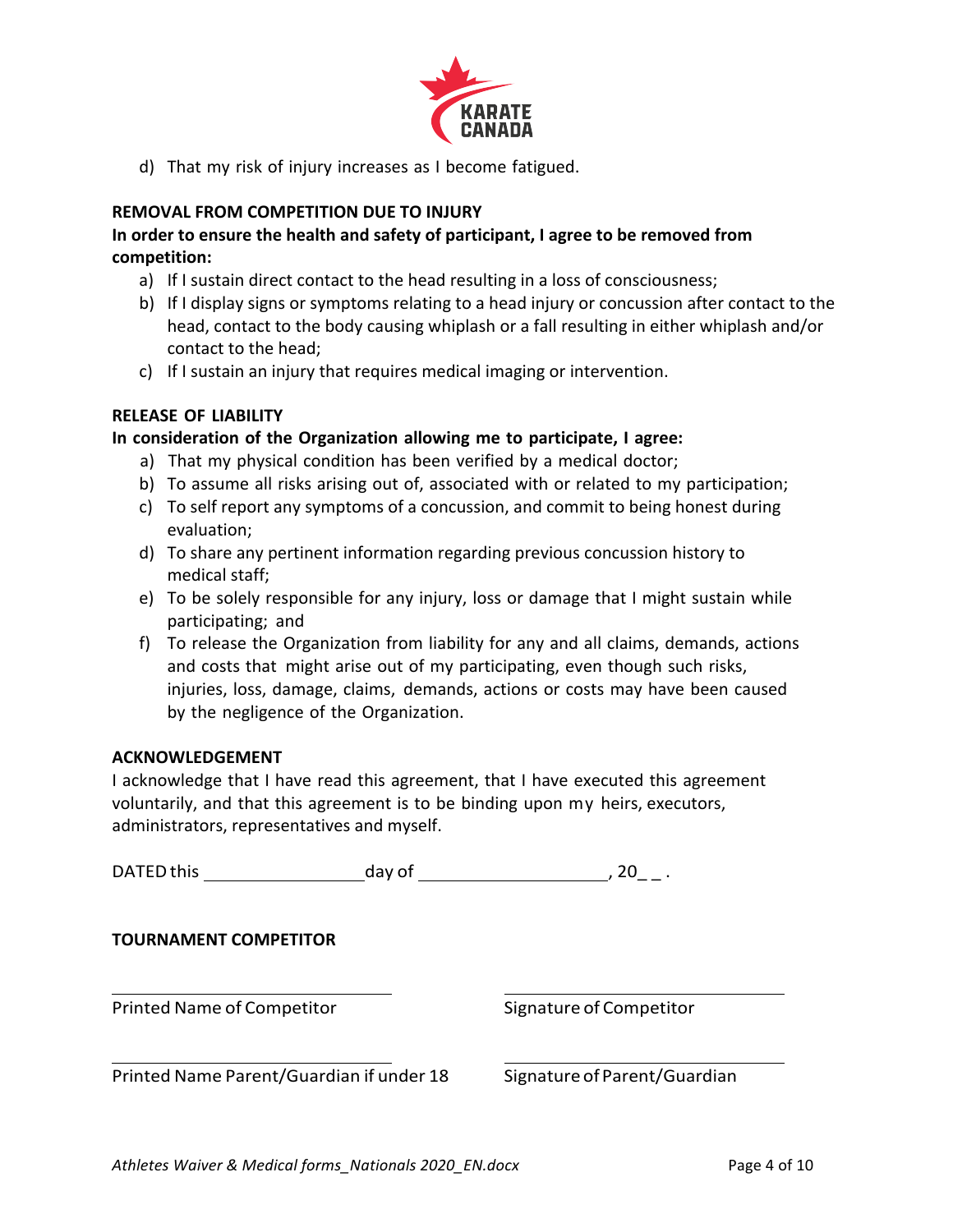

To be completed by all competitors. Incomplete reports will not be accepted.

| Athlete:                                                               |      |      |        |
|------------------------------------------------------------------------|------|------|--------|
| Name:                                                                  |      |      |        |
|                                                                        | Age: | Male | Female |
| Address:<br><u> 1989 - John Stein, Amerikaansk politiker (</u> † 1920) |      |      |        |
| Club Affiliation:                                                      |      |      |        |
| Rank: _____________                                                    |      |      |        |
| <b>Emergency Contact:</b>                                              |      |      |        |
|                                                                        |      |      |        |
| Number:                                                                |      |      |        |
| Medical Insurance Plan & Number (mandatory):                           |      |      |        |

| Check yes if the problem/condition requires medical attention                                      | <b>Yes</b> | No |
|----------------------------------------------------------------------------------------------------|------------|----|
| 1. Do you have any problems with Ears/Nose/Throat?                                                 |            |    |
| 2. Do you have fainting spells, blackouts or epilepsy?                                             |            |    |
| 3. Do you have an active lung infection (including Tuberculosis)?                                  |            |    |
| 4. Do you suffer from Asthma?                                                                      |            |    |
| Do you use a puffer?                                                                               |            |    |
| 5. Do you have kidney disease, infection or failure?                                               |            |    |
| 6. Do you have a loss of all or part of a limb?                                                    |            |    |
| 7. Do you have decreased movement of a limb, joint or spine?                                       |            |    |
| 8. Do you have any muscle or joint disease?                                                        |            |    |
| 9. Have you had any fractures or orthopedic surgery (last 6 months)? If yes, please                |            |    |
| expand in section indicated as "Other".                                                            |            |    |
| 10. Do you suffer from diabetes? If yes, which type:                                               |            |    |
| 11. Do you have heart disease or high blood pressure?                                              |            |    |
| 12. Are you taking any banned medication and/or medication which could affect your                 |            |    |
| performance? (Please list below)                                                                   |            |    |
| Check the Medical section of the Karate Canada's website for a list of the 2020 banned substances. |            |    |
| 13. Do you have any allergies or anaphylactic reaction, which could affect your                    |            |    |
| performance?                                                                                       |            |    |
| 14. Have you had a head injury (concussion) within the last 6 months? If yes,                      |            |    |
| - what was the date you were officially cleared to return to play?<br>Date:                        |            |    |
| - are you still currently suffering from any symptoms?                                             |            |    |
| - are you back to training at a level before your concussion?                                      |            |    |
| 15. Do you have any disease or disability not mentioned above? If yes, please expand in            |            |    |
| section indicated as "Other".                                                                      |            |    |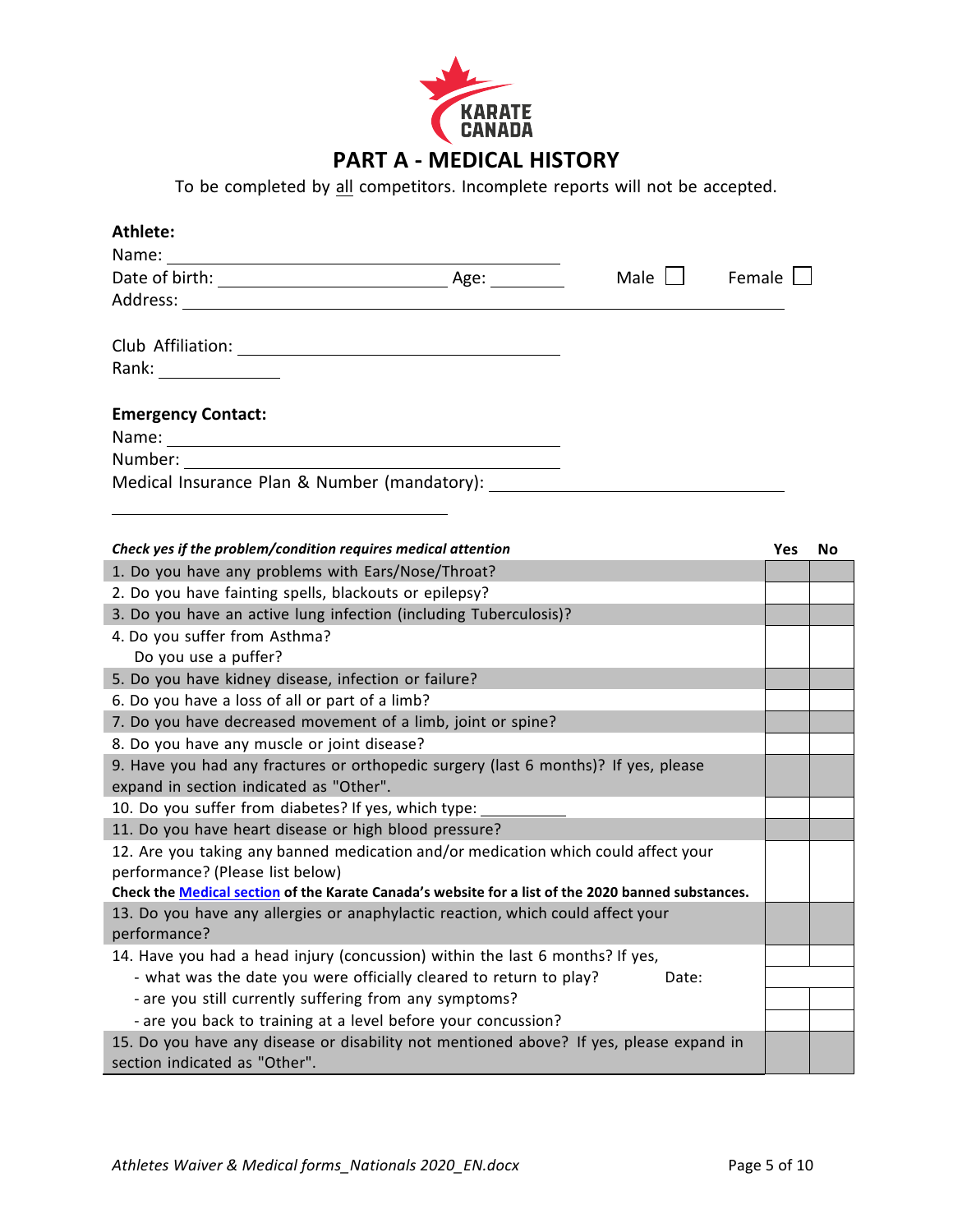

MEDICATIONS; list if applicable:

OTHER (including fractures or orthopedic surgery and disease or disability not mentioned in previous list; if applicable):

I hereby declare that I have read the above information and that, to the best of my knowledge, this information is correct and complete.

| <b>DATED</b> this | day of |  |
|-------------------|--------|--|
|-------------------|--------|--|

Printed Name of Competitor Signature of Competitor

Printed Name Parent/Guardian if under 18 Signature of Parent/Guardian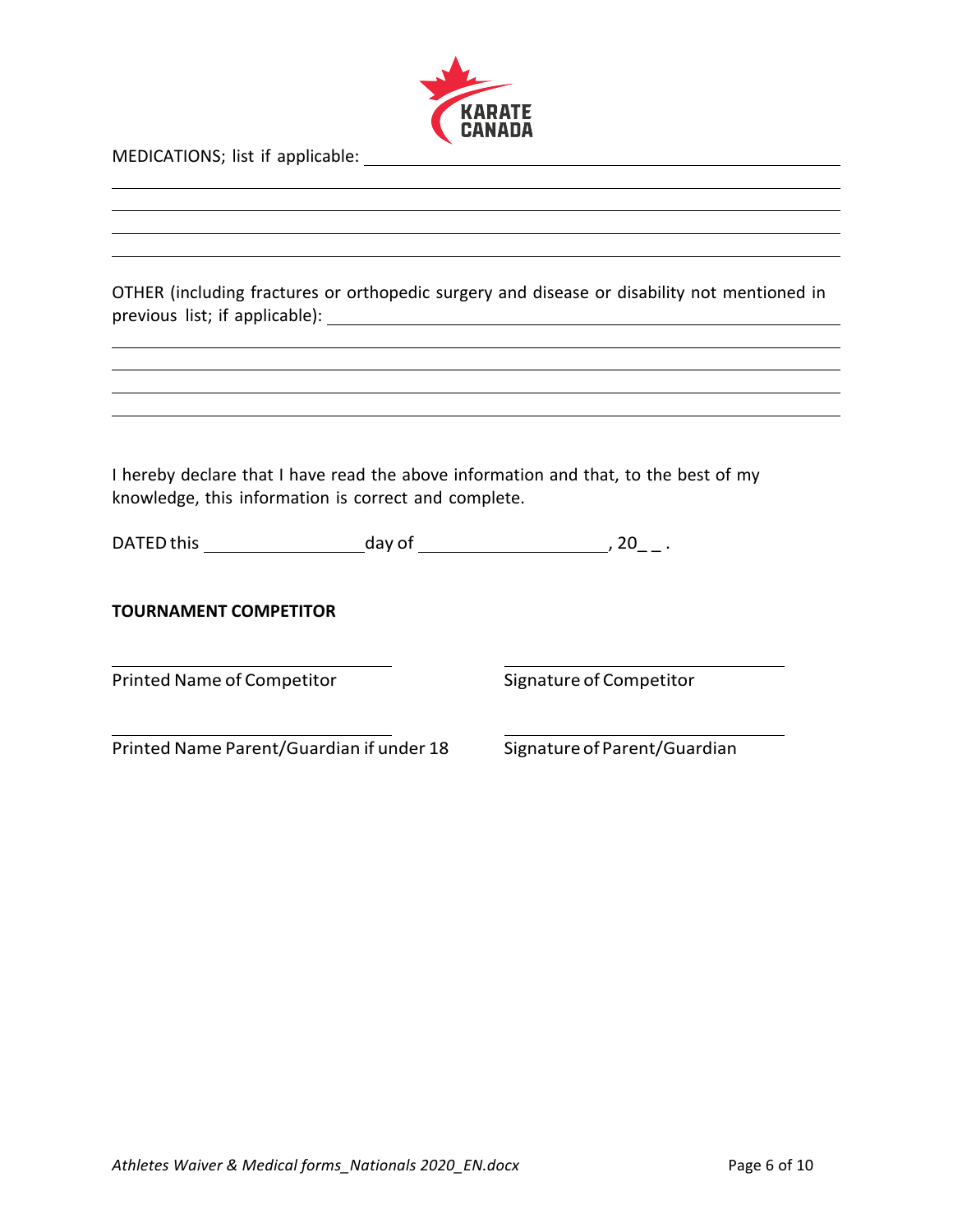

To be completed by examining physician.

| Name:            |  |
|------------------|--|
| Measured weight: |  |
| Measured height: |  |

|                                                    | <b>Normal</b>   | Abnormal   | <b>Details of positive findings</b> |
|----------------------------------------------------|-----------------|------------|-------------------------------------|
| 1. Eyes (lids, conjunctiva, cornea, pupils, fundi) |                 |            |                                     |
| 2. Ears (auditory canals, tympanic membranes,      |                 |            |                                     |
| patency of eustachian tubes)                       |                 |            |                                     |
| 3. Nose, throat (airway, speech impediment,        |                 |            |                                     |
| tonsils, etc.)                                     |                 |            |                                     |
| 4. Respiratory system (thorax, lung fields)        |                 |            |                                     |
| 5. Cardiovascular system (heart size, rhythm,      |                 |            |                                     |
| sounds, murmurs: peripheral circulation and        |                 |            |                                     |
| varicosities)                                      |                 |            |                                     |
| 6. Gastro-intestinal system (abdominal scars       |                 |            |                                     |
| enlarged organs or hernia, haemorrhoids)           |                 |            |                                     |
| 7. Genito-urinary system (varicocele,              |                 |            |                                     |
| hydrocele, particularly with hernia)               |                 |            |                                     |
| 8. Locomotor system (amputations,                  |                 |            |                                     |
| deformities, restriction of movement of limbs      |                 |            |                                     |
| or spine)                                          |                 |            |                                     |
| 9. Nervous system (tendon reflexes, tremors,       |                 |            |                                     |
| gait)                                              |                 |            |                                     |
| 10. Lymphatic system and thyroid                   |                 |            |                                     |
| 11. Skin (including evidence of allergy)           |                 |            |                                     |
| 12. Blood pressure readings                        | 1 <sup>st</sup> | Additional |                                     |
| s.                                                 |                 |            |                                     |
| d.                                                 |                 |            |                                     |
| 13. Pulse                                          |                 |            |                                     |
| 14. Diabetes (if applicable)                       |                 |            |                                     |
| How is it managed?                                 |                 |            |                                     |

## **VISUAL EXAMINATION**

|                  | A) Distant vision | <b>B) Near vision</b> |
|------------------|-------------------|-----------------------|
| <b>Right eye</b> | Corrected to      | Corrected to          |
| Left eye         | Corrected to      | Corrected to          |
| <b>Both eyes</b> | Corrected to      | Corrected to          |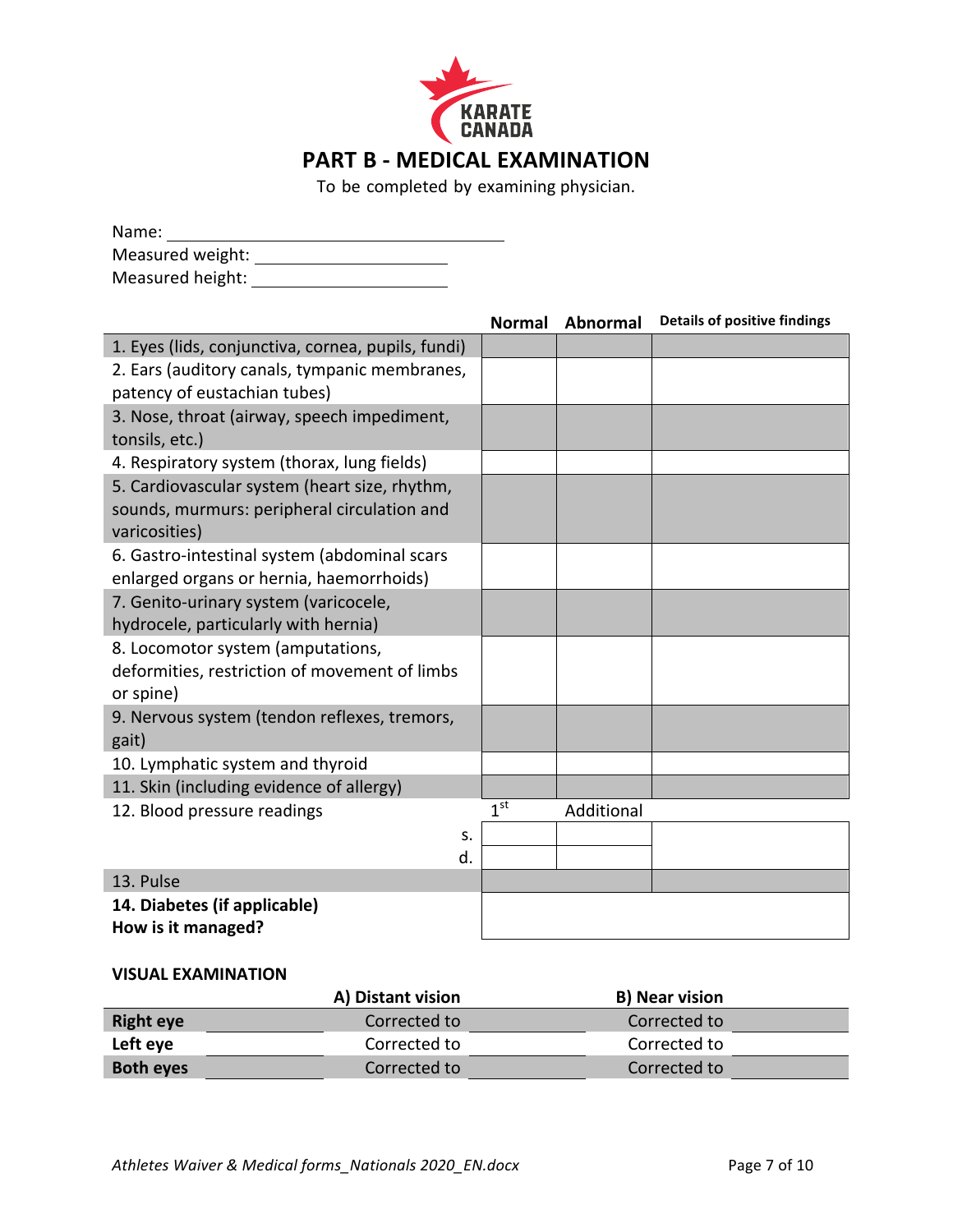

# **Examining physician's opinion:**

The above Karate student if fit  $\Box$  /unfit  $\Box$  to participate in training and competition which may or may not include competitive free sparring.

Printed Name of Physician Signature of Physician

Date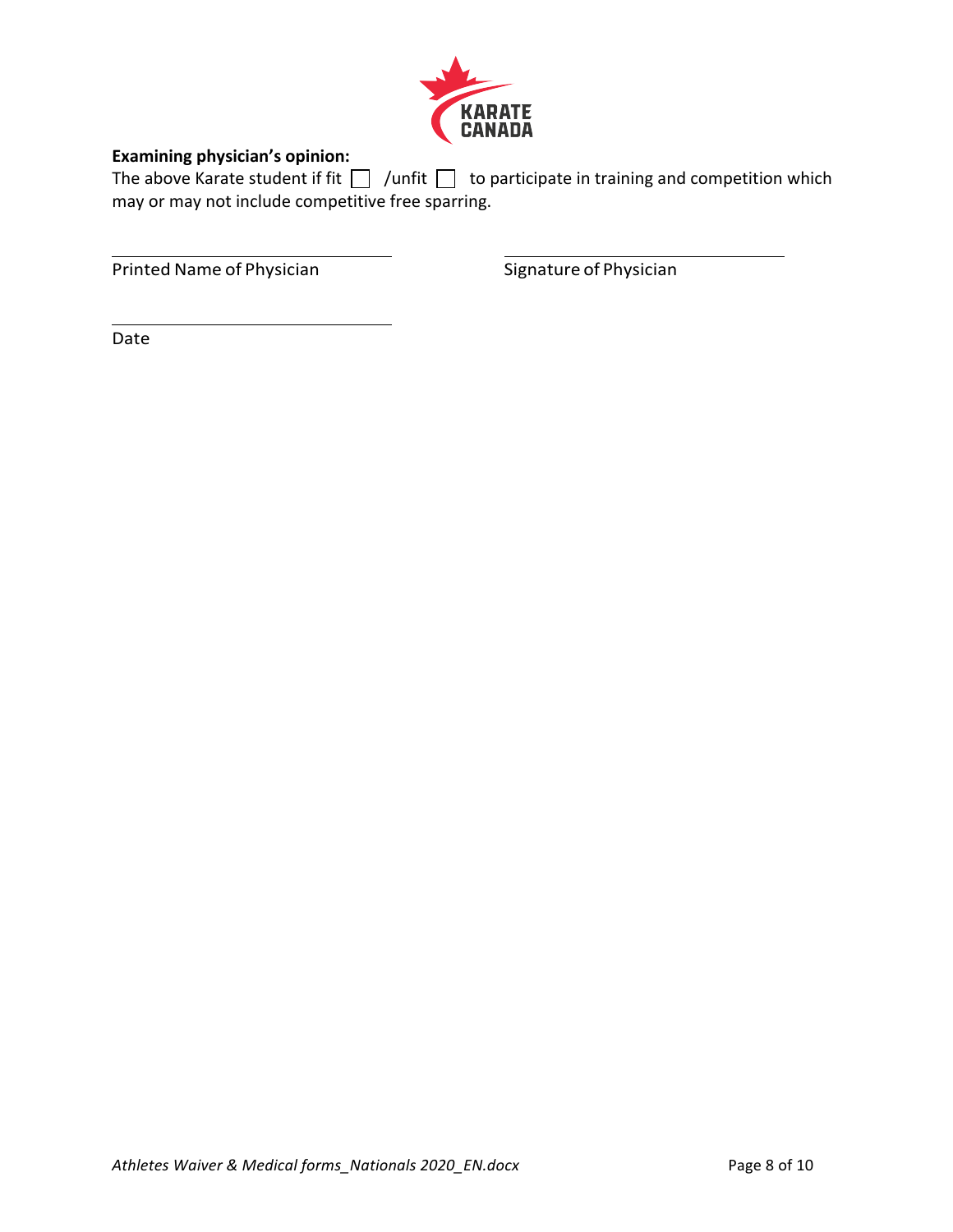

To be completed by para-athletes and a physician.

| <b>ATHLETE'S PERSONAL INFORMATION</b>                                              |                                                                                                    |
|------------------------------------------------------------------------------------|----------------------------------------------------------------------------------------------------|
| Last name: __________________________________                                      |                                                                                                    |
|                                                                                    |                                                                                                    |
|                                                                                    |                                                                                                    |
| Province: ________________________                                                 |                                                                                                    |
| Postal code: _____________________                                                 |                                                                                                    |
|                                                                                    | Cellphone: _________________________                                                               |
| Gender: Male $\Box$ Female $\Box$                                                  |                                                                                                    |
|                                                                                    | Age: _________                                                                                     |
| Athlete's parent/guardian (if dependent)                                           |                                                                                                    |
|                                                                                    |                                                                                                    |
| Home phone: <u>containing</u>                                                      | Cellphone: _________________________                                                               |
|                                                                                    |                                                                                                    |
| Emergency contact (if different then parent/guardian)                              |                                                                                                    |
|                                                                                    |                                                                                                    |
| Home phone: <u>contained</u>                                                       |                                                                                                    |
|                                                                                    |                                                                                                    |
| Signature of Competitor                                                            | Date                                                                                               |
|                                                                                    |                                                                                                    |
| Signature of Parent/Guardian if under 18                                           | Date                                                                                               |
| <b>DISABILITY INFORMATION</b> (to be filled by a physician)                        |                                                                                                    |
| Disability code(s) according to the International Classification of Disease (ICD): |                                                                                                    |
| If pertinent, attach Government documentation of disability code.                  |                                                                                                    |
|                                                                                    |                                                                                                    |
|                                                                                    | Please provide a description of the athlete's disability in order to help categorize the athlete:  |
|                                                                                    |                                                                                                    |
|                                                                                    |                                                                                                    |
|                                                                                    |                                                                                                    |
|                                                                                    | List any medical and service information that will assist the organizers of the tournament to make |
| the environment safe for the athlete:                                              |                                                                                                    |